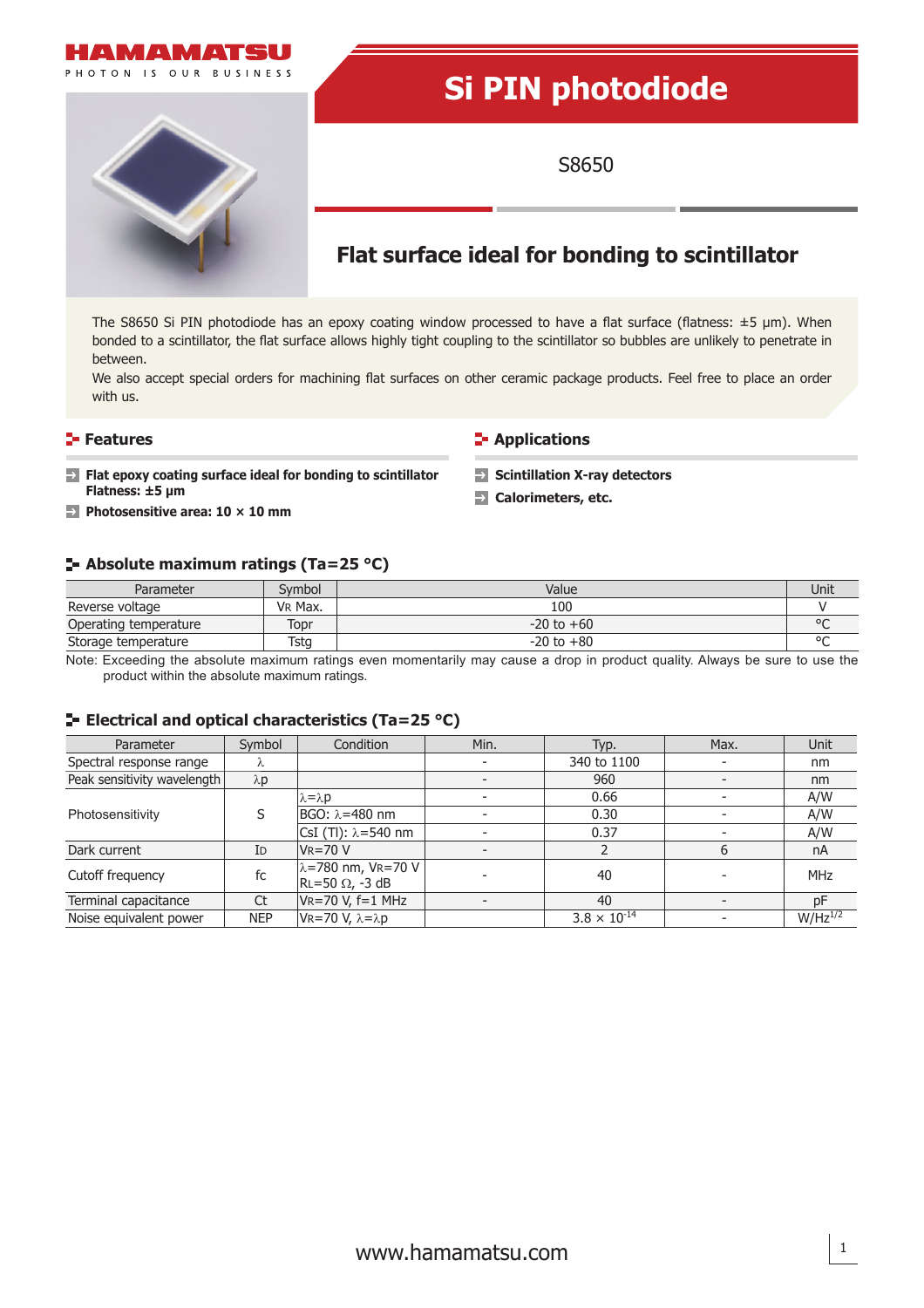#### **F** Spectral response **Dark current vs. reverse voltage**



100 nA  $\sim$  (Typ. Ta=25 °C) НĦ THE  $\mathbf{H}$ Ш 10 nA



### **Terminal capacitance vs. reverse voltage**